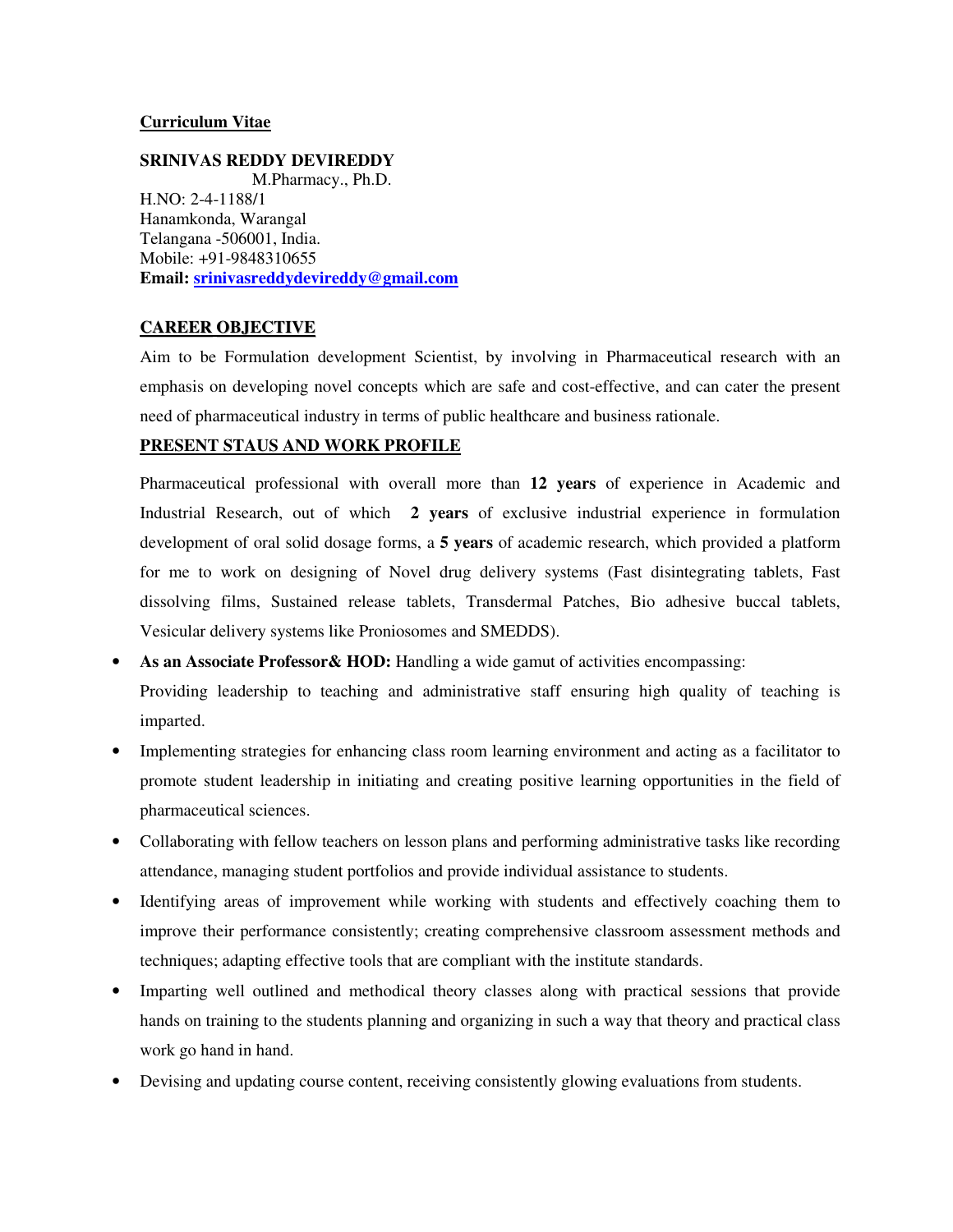Involving in curricular activities of postgraduate students; availing the research coordinator position, playing key role in initiating collaborative research activities with pharma industries.

- Worked as an Assistant Professor at Vaageswari College of Pharmacy, Karimnagar, T.S. from Aug 2<sup>nd</sup> 2009 to October 2014. To till date working as an associate professor and research co-coordinator for joint research activities funded by Pharmaceutical industries.
- Involving in curricular activities of Master of Pharmacy, and Pharm D (novel drug delivery systems) and supervising master's thesis work.
- **As a Research Coordinator:** Heading a small team of R&D engaged in the formulation development, analytical method development and validation for the products like Suspensions, Semisolids (topical) and Solid Orals for the projects jointly developed by pharma industries (TherDose Pharma, Hyderbad; Hetero Labs, Hyderabad).
- For the past four years**,** heading a Research and Development Team, a **Industry-Institute** collaborative team, working on Development of prototype Formulations including pre-formulation studies, Scale up, analytical method development, Performing Stability Studies and Technology transfer for Solid Orals, Suspensions and Semisolid products (creams and gels).
- Involve in day to day Planning, coordinating with clients & preparing scope documents, preparing quotations against scope, planning formulation strategies, understanding the analytical methodologies and troubleshooting related to formulation & process development for multiple projects from proof of concept to lab development to scale up/Exhibit batches.
- Coordinating with analytical, Purchase department, raw material supplier & External vendors to accelerate the work to meet the timelines.
- Well versed with handling of pharmaceutical manufacturing and analytical equipments.
- Understanding Scaleup /technology transfer complications and troubleshooting.
- Understanding and analyzing the critical aspects of project such as logistics, timelines, cost, facilities, raw material and personnel for the effective management of the same.
- Preparation / review/ approval of raw material specifications, finished product specifications and PDR (Product development report and other technical documents like BMR, Process validation protocols, Stability protocols required for regulatory filling in Indian market.

### **PREVIOUS EXPERIENCE**

- Worked as a research associate for 2 years in formulation development of oral solid dosage forms at **TherDose Pharma** during 2005-2007.
- Worked for **6 months** in the division of Formulation Development at Cadila Pharmaceuticals, Ahmedabad in 2006.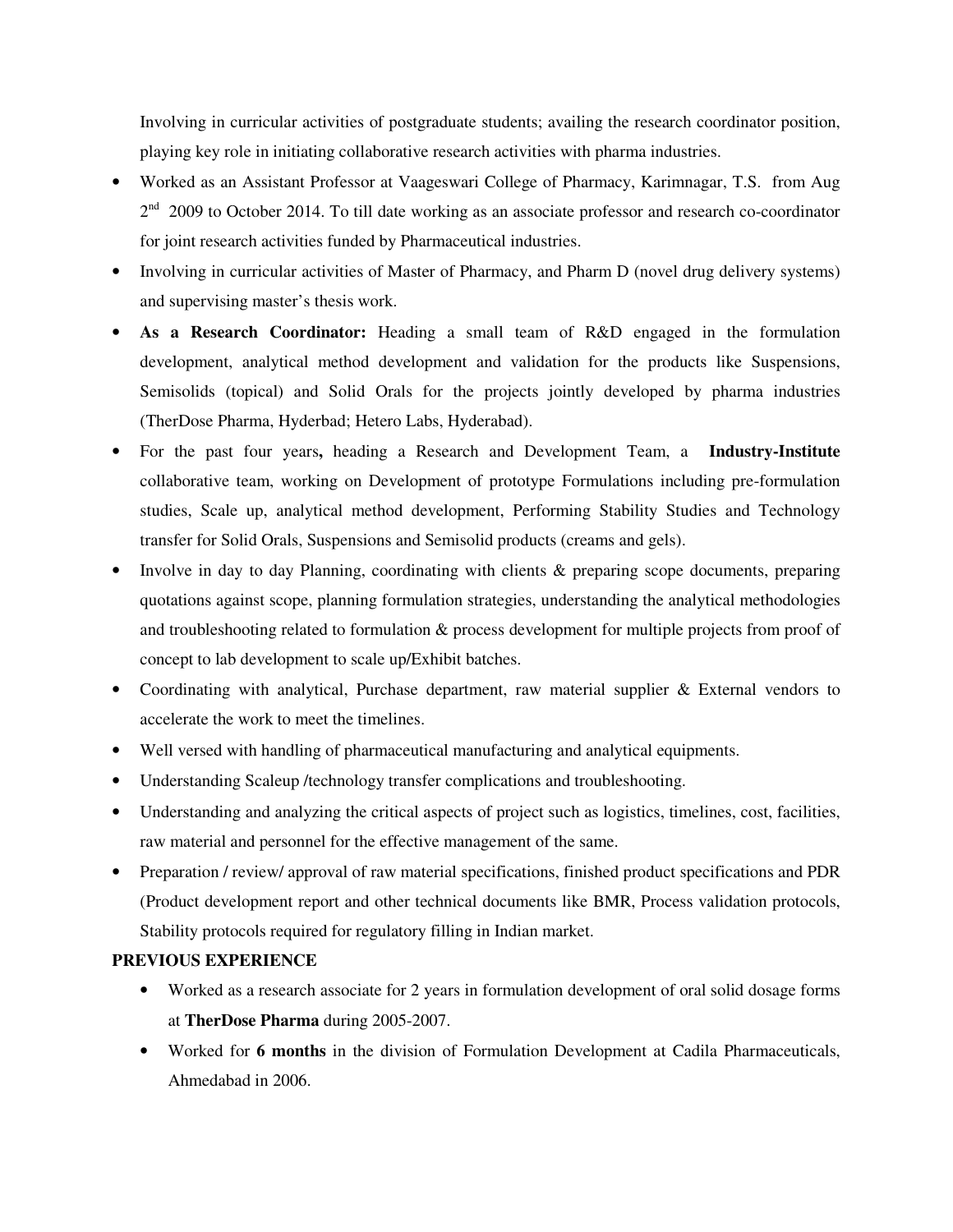• Worked as a trainee chemist in Acto Pharmaceuticals in 2004 for a period of six months.

# **LIST OF PUBLICATIONS**

- 1. **Srinivas Reddy Devireddy**, G. Chandra Sekhara Rao, V.Prabhakar Reddy\* Formulation and Evaluauation Taste masked Levocetirizine Dihydrochloride Mouth Dissolving Tablets", PDA Journal of Pharmaceutical Sciences and Technology. 63.6. 521-526, 2009.
- 2. V A. Vamshi Priya, G. Chandra Sekhara Rao, **D. Srinivas Reddy**, V. Prabhakar Reddy\* The Effect of Different Superdisintegrants and their Concentrations on the Dissolution of Topiramate Immediate Release Tablets, International Journal of Pharmaceutical Sciences and Nanotechnology, 2 .2. 2009.
- 3. Janardhan Juturi, **Srinivas Reddy Devireddy**\*, Vasavi Pachika, In Vitro Dissolution Enhancement of Ziprasidone by Solid Dispersion Technique**,** International Journal of Pharmaceutical Research, 2012, 4 (2), 59-63
- 4 G. Sridhar, D.Vasavi Reddy, Ranjeeth Reddy K, **S R Devireddy\*,** Formulation development and evaluation of mucoadhesive buccal patches of zolmitriptan, International Journal of Pharmacy and Pharmaceutical Sciences 2012, 4.3.
- 5 Kishore K, Sudhakara Reddy P, **Srininvas Reddy D**, Maheshwar T, Kiran Kumar V, Raju L, Preparation and characterization of oro dispersible tablets of glimepride- pvp k30 solid dispersion, International Journal of Biological&Pharmaceutical Research, 2013, 4.8. 547-555.
- 6 **Srinivas Reddy Devireddy**, and Prabhakar Reddy Veerareddy, Solubility and Bioavailability Improvement of Glcclazide by Solid Dispersions Using Novel Carriers, International Journal of Drug Delivery, 2012,4. 455-461.
- 7 **Srinivas Reddy Devireddy**, and Prabhakar Reddy Veerareddy, Dissolution and bioavailability enhancement of glyburide, Toxicological & Environmental Chemistry, 2013, 95.3.
- 8 M. Thriveni, A. Brahma Reddy, **D. Srinivas Reddy**, D. Vasavi Reddy, Design and evaluation of sustained release multiparticulate system oftizanidine hydrochloride, International Journal of Pharmaceutical Sciences and Research, 2013; 4.4.1614-1625.
- 9 A. Dwija, D.Vasavi Reddy, **D.Srinivas Reddy\*.** Formulation and Evaluation of Fast Dissolving Tablets of Pioglitazone Hydrochloride using Solid Dispersion Technique, JAPR, 2013, 4.1. 1-13.
- 10 Sandeep G, Vasavi Reddy D, **Srinivas Reddy Devireddy**\*, Formulation and evaluation of fluconazole proniosomal gel for topical Administration, Journal of Applied Pharmaceutical Science, 2014. 4.7. 098-104.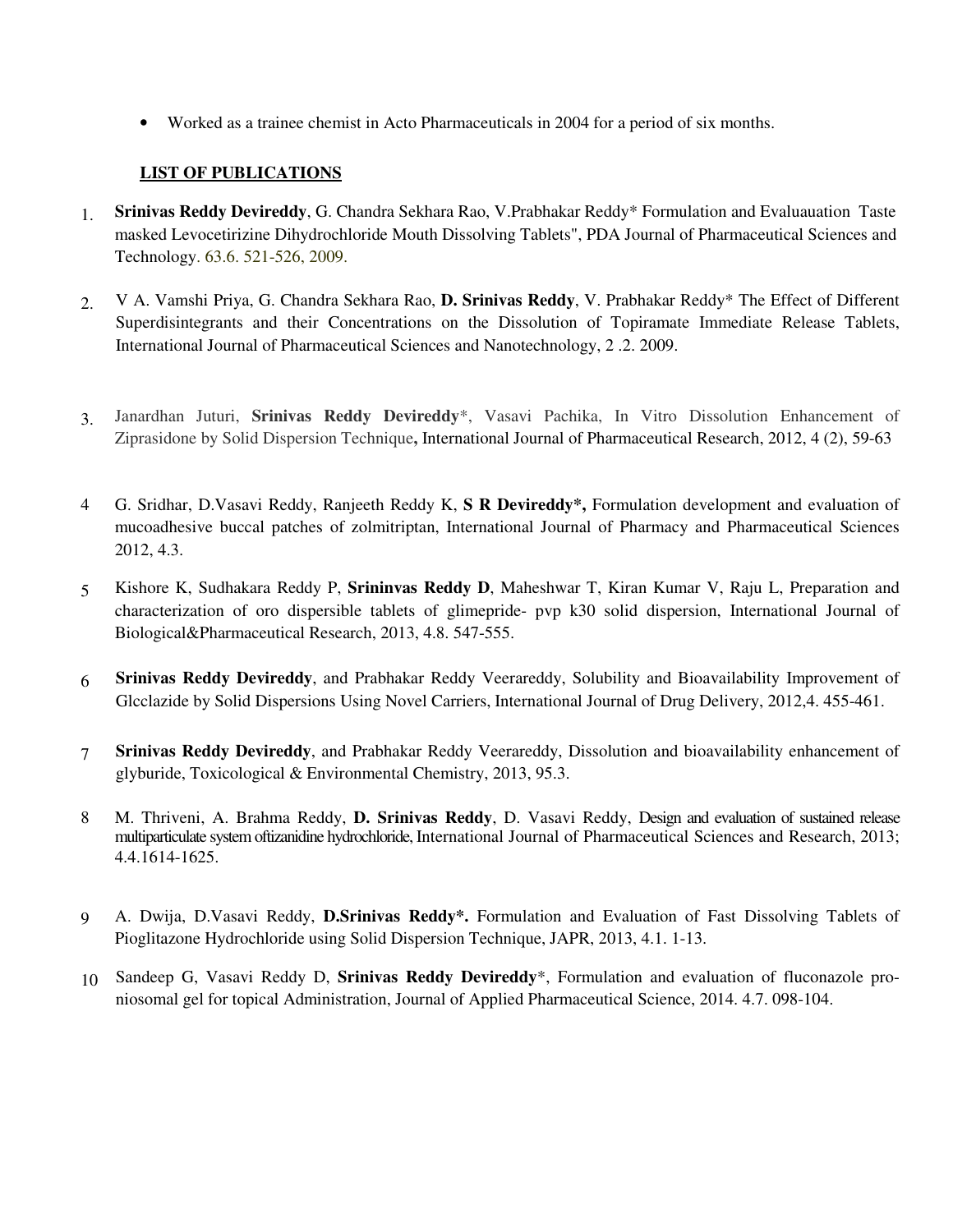- 11 B.Prathibha, D.Vasavi Reddy, **Devireddy Srinivas Reddy\*,** Formulation and Evaluation of once a day Tablet of Cefdinir, IJPT, 2014, 5. 6115-6130.
- 12 Samatha Akula, Aravind Kumar Gurram, and **Srinivas Reddy Devireddy\***, Self-Microemulsifying Drug Delivery Systems: An Attractive Strategy for Enhanced Therapeutic Profile, Hindawi Publishing Corporation. International Scholarly Research Notices, Volume 2014, Article ID 964051, 11 pages, http://dx.doi.org/10.1155/2014/964051.
- 13 Srilatha U, Rama Krishna M, Vasavi Reddy D\* **and Srinivas Reddy Devireddy,** Formulation and Evaluation of Emtricitabine and Tenofovir Disoproxil Fumarate Film Coated Tablets, IJRPC 2015, 5(1), 116-125.
- 14 Shilpa L, Vasavi P, **Srinivas Reddy Devireddy**, Buccal Delivery of Pravastatin-Formulation Development and EvaluationIJPT, 2015, 6, 3, 7195-7210
- 15 Srinivas Kompelly, Vasavi Pachika, **Srinivas Reddy Devireddy**, The Transdermal Delivery of Tolterodine Tartrate: In- vitro and Ex- vivo Charecterization, IJPT, 2015, 6, 3, 7211-7223
- 16 B.Sumalatha, D.Vasavi Reddy, **D. Srinivas Reddy**, Formulation and Evaluation of Floating In situ Gel based Gastroretentive Drug Delivery of Diltiazem Hcl, Pharma Science Monitor, 6, 2, 2015, 256-268
- 17 Samatha Akula, Aravind Kumar Gurram, **Srinivas Reddy Devireddy** & Praful B. Deshpande, Evaluation of Surfactant Effect on Self Micro Emulsifying Drug Delivery System (SMEDDS) of Lercanidipine Hydrochloride: Formulation and Evaluation, J Pharm Innov, 10,4,2015, 374–387.
- 18 Kiran Orugonda, Vasavi Devireddy and **Srinivas Reddy Devireddy**, Pectin as a Release Retardant in Gas Generating Floatable System of Nizatidine -Preparation and Evaluation, J Global Trends Pharm Sci, 2017; 8,1, 3554 – 3563.
- 19 Ashok Mateti, Mohammed Habibuddin, Subhash Jadhav, Sravanthi Gandu and **Srinivas Reddy Devireddy,** Formulation and Evaluation of Proniosome based Drug Delivery System of Valcyclovir for *In-Vitro and Ex-Vi* Performance Analysis, J. Global Trends Pharm Sci, 2017; 8(4): 4598 – 460.7

### **STRENGTHS:**

Consistent Academic Profile Attitude to work hard with dedication and involvement Positive thinking Positive attitude and self-confidence Self-motivated Quick learner and a good team player